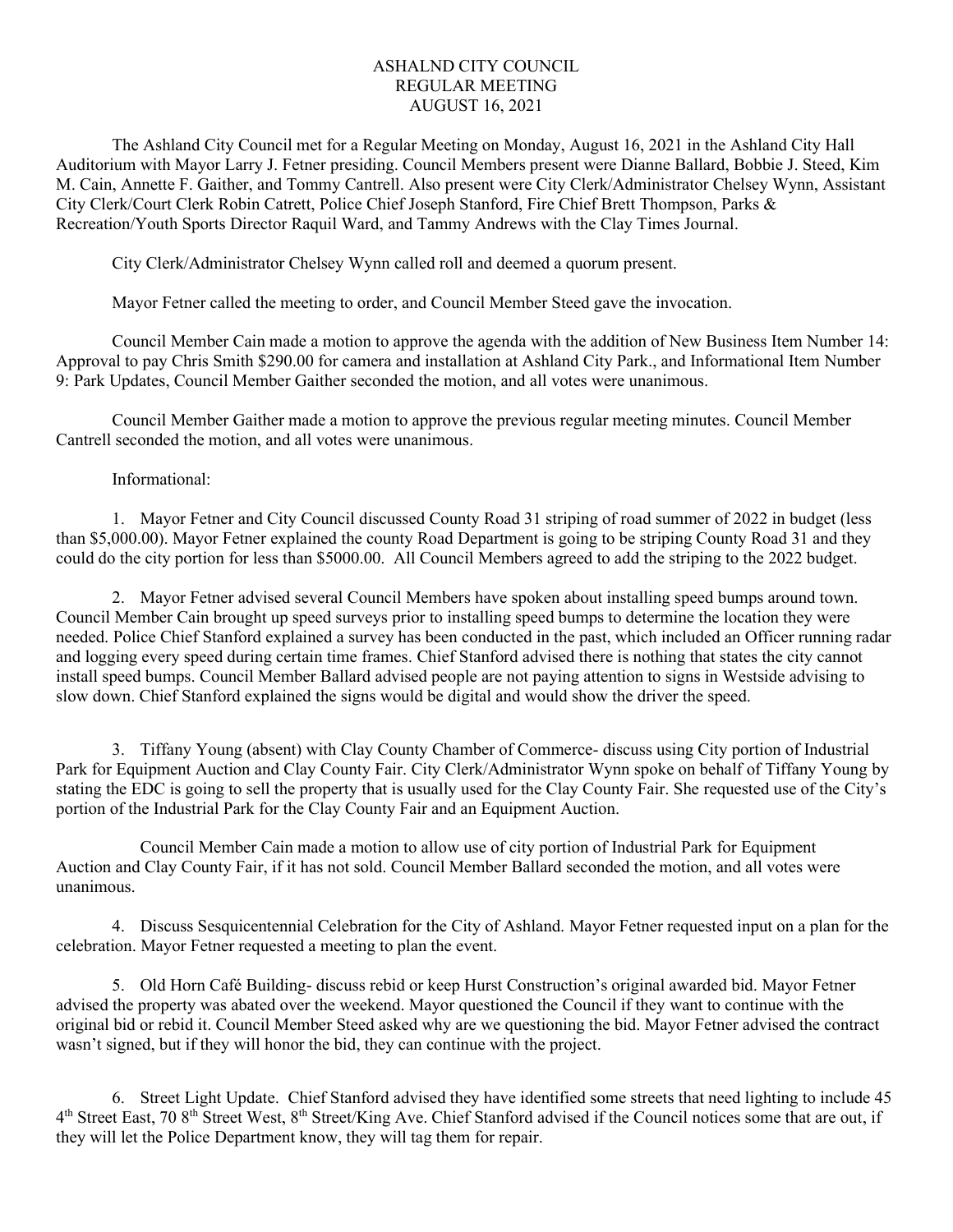### 08.16.2021 **Regular Meeting** Page 2

7. Grant for Outdoor Exercise Equipment- East Alabama Regional Planning and Development Commission. - Council Member Gaither explained East Alabama doesn't have any money available, but they do have some grants they could go after with a potential 20% grant. Council Member Gaither explained they just need permission to apply for grants.

Council Member Cain made a motion to allow East Alabama Regional Planning and Development Commission to apply for grants on behalf of the City of Ashland for exercise equipment. Council Member Gaither seconded the motion, and all votes were unanimous.

8. First Responder's Dinner-Mayor Fetner and Council discussed potential dates and food for the event.

9. Park Updates- Mayor Fetner advised we all know there are some improvements to be made. Mayor Fetner requested Parks & Recreational/ Youth Sports Director Ward to get some prices on basketball goals for the Tennis Courts. Council Member Cantrell advised this has been looked into in the past, the Council needs to agree on the type goals and pricing. Mayor Fetner asked if pressure washing would make the Tennis Courts look better. Council Member Cain asked if Mr. Ward had gotten a price on fencing. Mayor Fetner checked on resolving issues with roots in the park. Mayor Fetner also advised concrete is going to be expensive. Council Member Gaither reported on the camera directions at the city park, she stated Chris Smith looked at the camera and suggested adding one camera to the area with issues. Mr. Ward advised he filled in the sink hole and will check it again at a later date. Mr. Ward advised he believes it is from the ditch line where the pipe was installed.

# Committee Reports:

Mayor Fetner congratulated the City of Ashland on the Watermelon Festival, he stated he wanted to have and after action with constructive criticism for tomorrow at 3 P.M. Mayor also congratulated the Clay County Cattleman on a successful Rodeo.

Council Member Ballard asked about when the streets would be completed. Mayor Fetner advised he spoke with GMC and every time he speaks with them, they say two weeks.

Council Member Steed did not report.

Council Member Cain did not report.

Council Member Gaither did not report.

Council Member Cantrell did not report.

Police Chief Stanford reported on work Code Enforcement Officer Tony Hubbard has been doing. Chief Stanford reported on the Rodeo.

Fire Chief Thompson reported on the Christmas Parade, and recent calls.

Park & Recreation/ Youth Sports Director Raquil Ward reported there are 55 kids signed up for soccer, he advised he will meet with Rusty Taylor and Jeffery Harris tomorrow to work on a schedule.

City Clerk/Administrator Chelsey Wynn reported on the expected arrival date of the Christmas Tree, budget, and the Planning Commission meeting.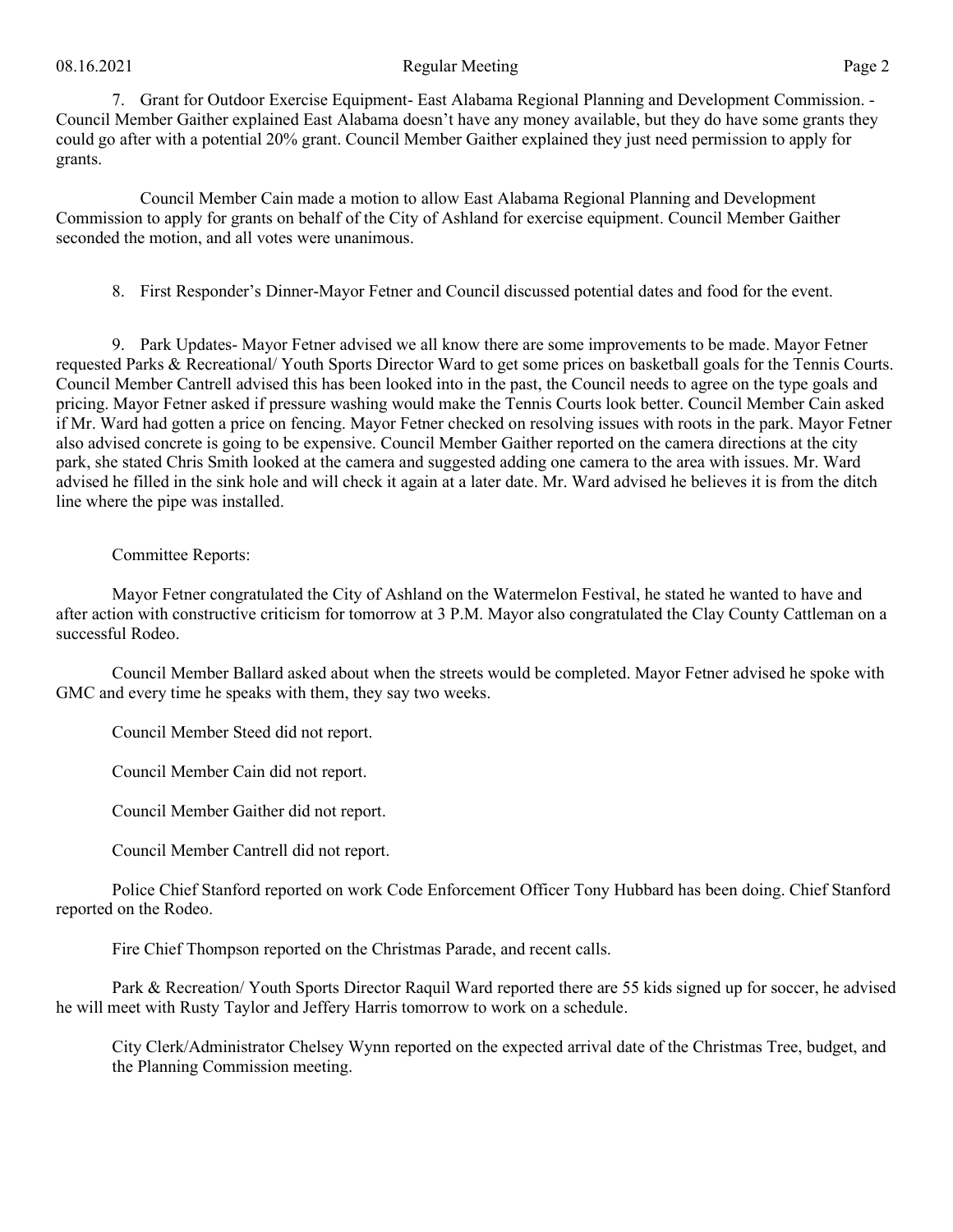New Business:

Council Member Gaither made a motion to approve the bills received since the last regular meeting in the amount of \$11,772.63. Council Member Cantrell seconded the motion, and all votes were unanimous.

Council Member Cain made a motion to pay Hero's Painting \$1,650.00 for painting for trim on upper part of City Hall Building. Council Member Gaither seconded the motion, and all votes were unanimous.

Council Member Cain made a motion to approve the Wellborn Tax Abatement Extension through August 5, 2022. Council Member Gaither seconded the motion, and all votes were unanimous.

Council Member Gaither made a motion to pay Clay Service & Electronics \$823.94 for camera installation and low beam light repair on Police Department patrol vehicles. Council Member Cantrell seconded the motion, and all votes were unanimous.

Council Member Steed made a motion approving to pay Book Systems, Inc. \$895.00 for Ashland City Library. Council Member Cain seconded the motion, and all votes were unanimous.

Council Member Cain made a motion approving to pay Overdrive, Inc. \$1,500.00 for Ashland City Library. Council Member Gaither seconded the motion, and all votes were unanimous.

Council Member Gaither made a motion approving to purchase 3 tasers, cartridges, battery packs, and holsters from Gulf State Distributors at an estimated cost of \$4,395.00, to be reimbursed by the Byrne JAG Grant. Council Member Cain seconded the motion, and all votes were unanimous.

Council Member Gaither made a motion approving to remove Maintenance Supervisor Phillip Stinson from probation and give a two-step raise to Range 16 Step 3 effective August 21, 2021. Council Member Cain seconded the motion, and all votes were unanimous.

Council Member Cantrell made a motion to purchase bush hog wheels from Ashland Auto parts at an estimated cost of \$685.00 plus freight. Council Member Gaither seconded the motion, and all votes were unanimous.

Council Member Cain made a motion approving to pay Shred-It an estimated \$1,200.00 for onsite disposal of outdated records. Council Member Gaither seconded the motion, and all votes were unanimous.

Council Member Gaither made a motion approving to pay annual Firing Range Usage Fee to Hubbard's Hollow Shooting Range at a cost of \$600.00 for the Ashland Police Department. Council Member Cantrell seconded the motion, and all votes were unanimous.

Council Member Cantrell made a motion approving to purchase parts from Talladega Tractor in the amount of \$256.00 for lawnmower repair. Council Member Cain seconded the motion, and all votes were unanimous.

Council Member Gaither made a motion to pay Mobile Communications America \$5,095.91 for equipment and installation to outfit the 2021 Silverado. Council Member Cain seconded the motion, and all votes were unanimous.

Council Member Cain made a motion to approve to pay Chris Smith \$290.00 for camera and installation at Ashland City Park. Council Member Gaither seconded the motion, and all votes were unanimous.

## Old Business:

Council Member Gaither made a motion to not become members of the National League of Cities at a cost of \$563.00 for 09.01.2021-08.31.2022. Council Member Cain seconded the motion, and all votes were unanimous.